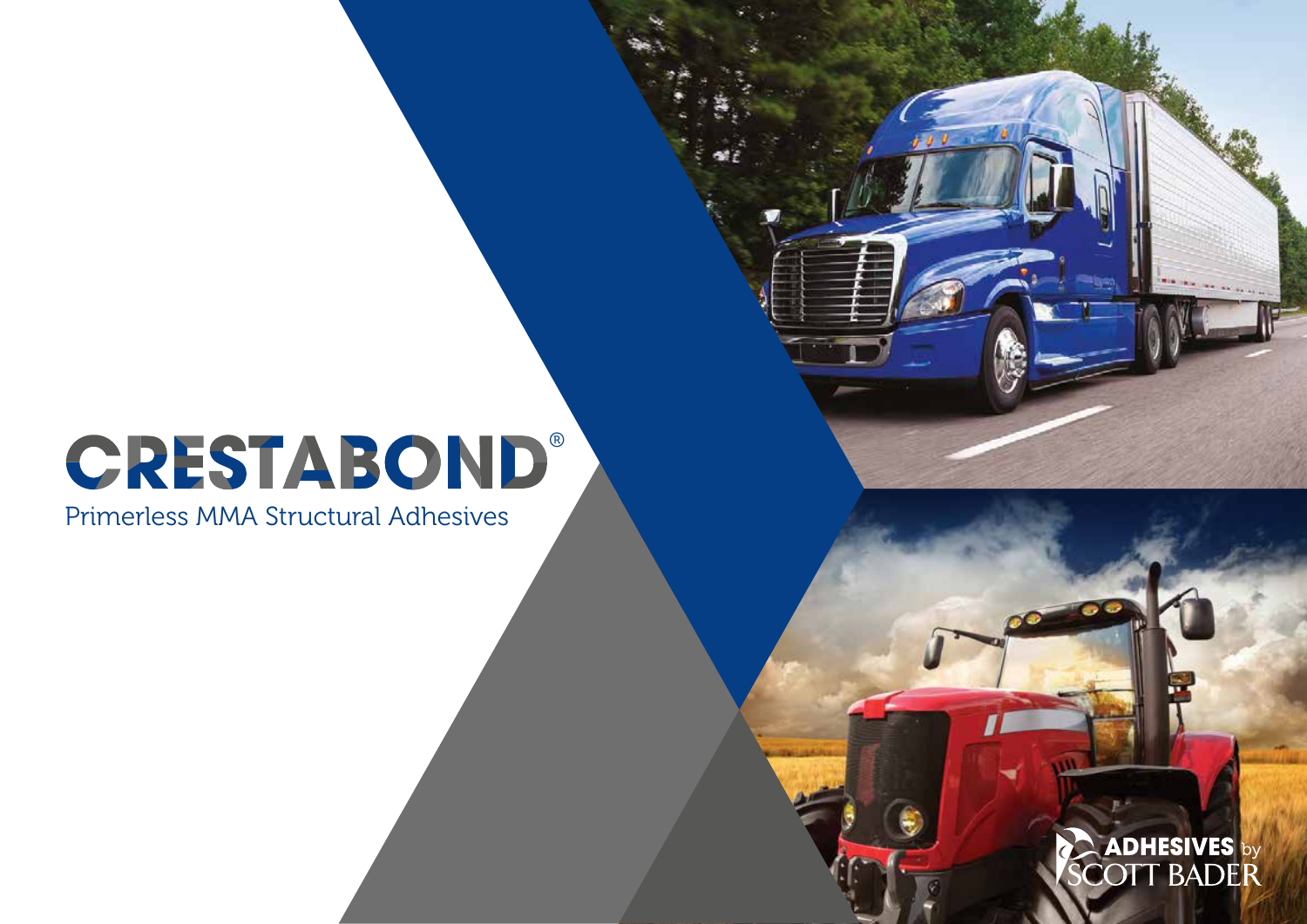# **CRESTABOND®**

Primerless MMA Structural Adhesives

Scott Bader is a global company with over 40 years experience in designing and manufacturing high quality adhesives.

Scott Bader benefits from an industry leading technical support team available to assist customers with technical advice.

Scott Bader also boasts in house laboratory testing facilities allowing for a rapid response to customer requests.

The Crestabond® range of M7 / PP (1:1) and M1 (10:1) structural adhesives are unique to the market due to the incorporation of our novel tougheners.

The Crestabond® range of adhesives benefits from a range of working times to suit different applications.

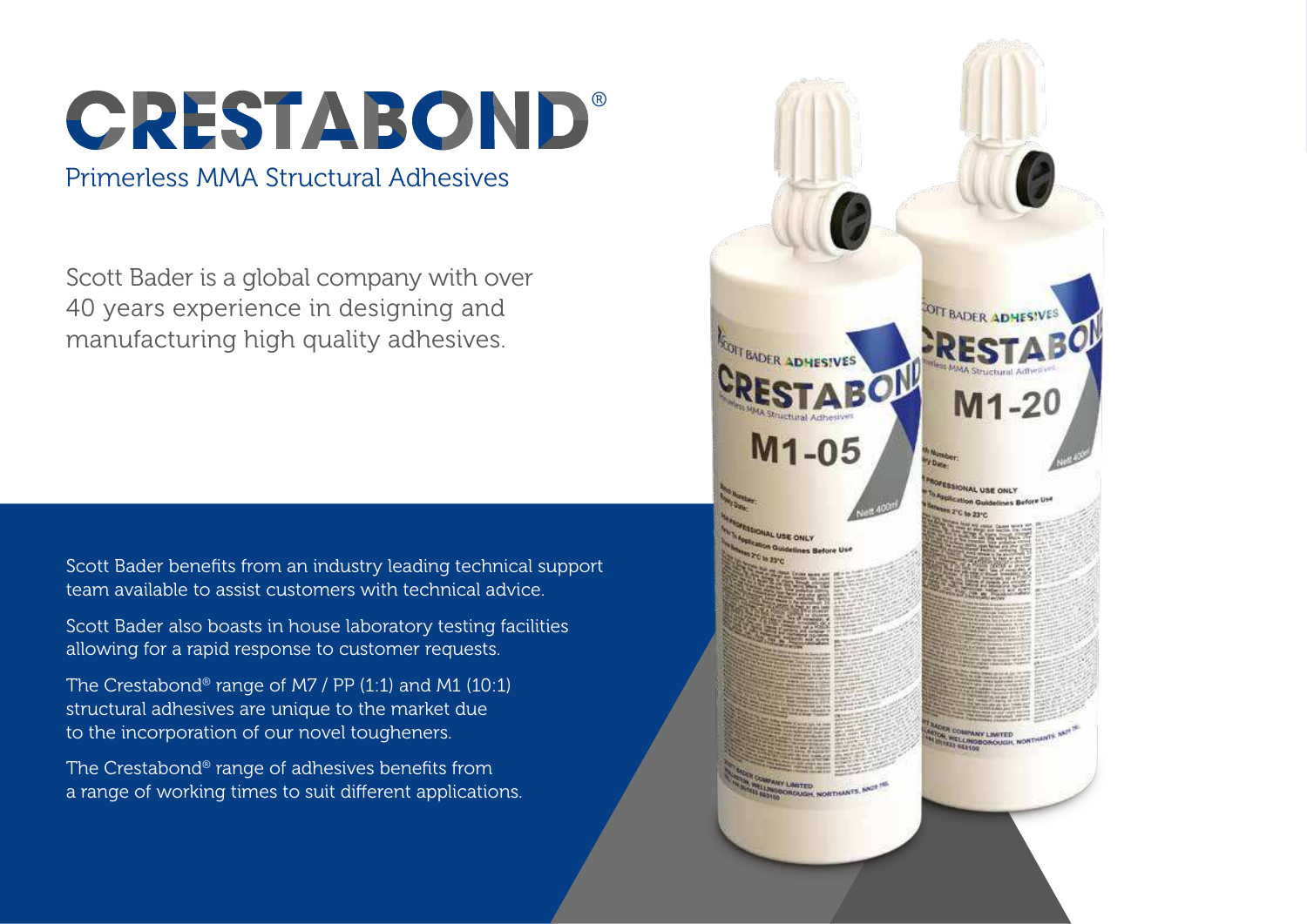## Market Applications





Marine from kayaks to super yachts

Land & transportation buses, coaches, cars, trains and trucks



Building & construction doors, windows and cladding



Wind energy blades, housing and nacelles



Recreational vehicles motorhomes and caravans



## Agricultural vehicles

tractors, diggers, off-road and combine harvesters

# Guide To Bonding

## Check first

- Product is within shelf life
- Cartridge has been stored correctly
- $\triangleright$  No obvious defect or damage to cartridge
- ▶ No blockages at the cartridge outlet
- ► Correct static mixing nozzle is being used

## Key points

- Higher or lower working temperatures will cause the working time to decrease or increase
- Static mixers must always be discarded after use
- ▶ Operating temperature of Crestabond<sup>®</sup> is from -40°C up to 100°C

## 3 main groups of substrates to bond to:

## Metals

- $\triangleright$  Some surface cleaning is required remove any obvious dirt, grease, oxidation and other contaminates with either acetone, MEK or IPA
- ► Galvanised or zinc coated metals should be bonded using the Crestabond® M7 (1:1) range
- When bonding cold rolled steel (CRS), ensure that the substrate has been cleaned, abraded and then cleaned once more in order to achieve the best results

## **Composites**

- $\triangleright$  Some surface cleaning is required remove any obvious dirt, grease, oxidation and other contaminates with either acetone, MEK or IPA
- Gelcoat substrates need to be cleaned and may require a light abrasion with a 100-140 grit sandpaper and a further clean
- ► All composites can be bonded with Crestabond®

## **Plastics**

- $\triangleright$  Some surface cleaning is required remove any obvious dirt, grease, oxidation and other contaminates with either acetone, MEK or IPA
- $\triangleright$  For bonding low surface energy plastics such as Polypropylene (PP), Polyethylene (PE) and other Polyolefins, Crestabond® PP-04 must be used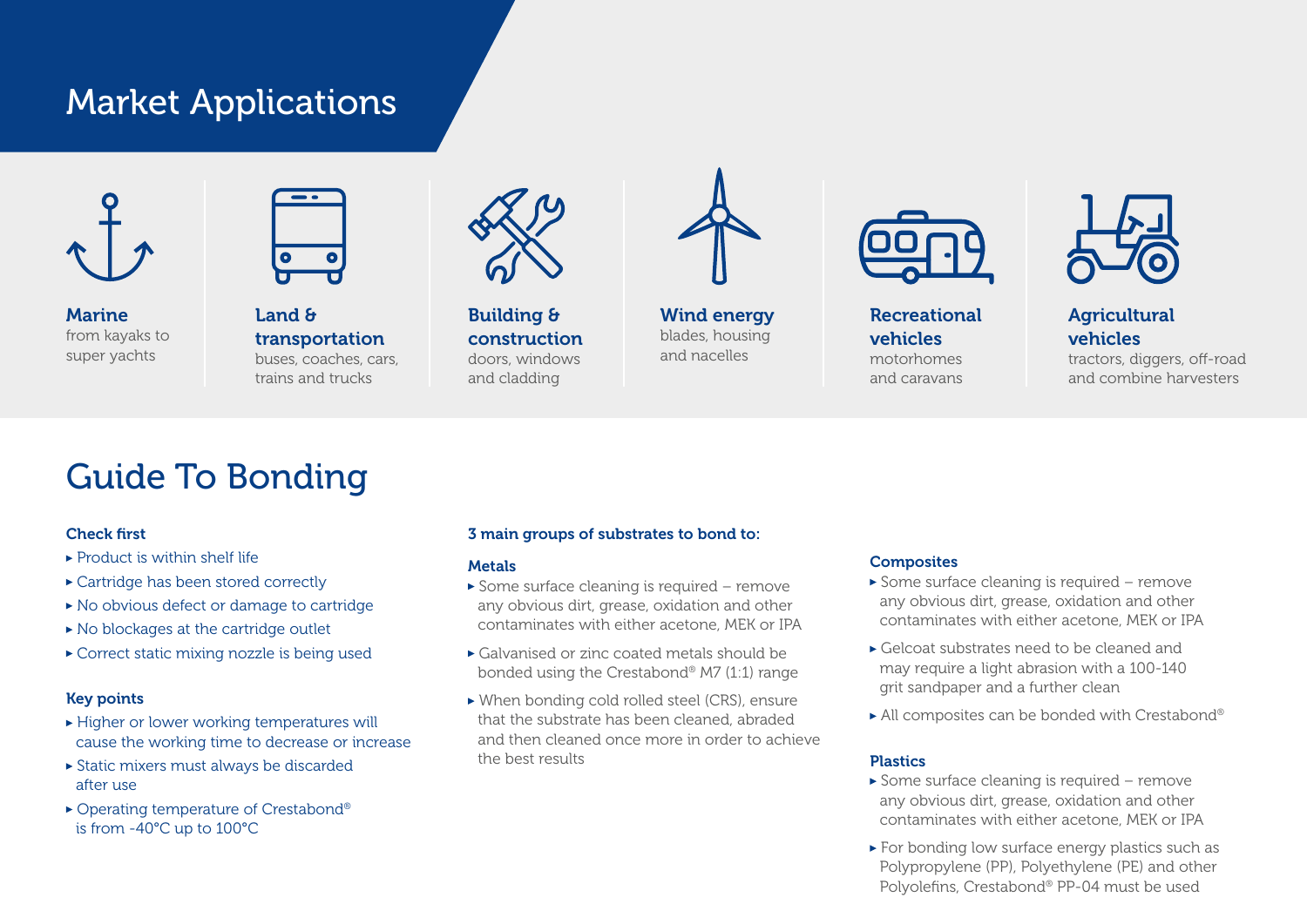# Crestabond® Features & Customer Benefits

| <b>Crestabond<sup>®</sup></b> features  |                       | <b>Customer benefits</b>                                                 |  |  |  |
|-----------------------------------------|-----------------------|--------------------------------------------------------------------------|--|--|--|
| <b>Primerless adhesives</b>             |                       | Dramatically enhances production efficiency and reduces consumable costs |  |  |  |
| Minimal surface preparation             |                       | Reduces dust emissions and preparation time                              |  |  |  |
| Excellent fatique and impact resistance | $\blacktriangleright$ | Confidence in the longevity of the finished product                      |  |  |  |
| Range of working and fixture times      |                       | Optimises production cycles to reduce manufacturing costs                |  |  |  |
| Good gap filling capability             |                       | Adhesive can be used in multiple applications                            |  |  |  |
| <b>Bonds dissimilar substrates</b>      |                       | Provides flexibility in struture designs                                 |  |  |  |

# Crestabond® Dispensing Equipment

- ► The Crestabond® cartridges can be used with a manual or pneumatic gun. Suitable dispense guns and static mixers are available from Scott Bader
- ► Crestabond® adhesives can be dispensed directly from pails and drums using an automated 1:1 or 10:1 dispensing machine
- Scott Bader technical support can provide advice on appropriate dispensing equipment



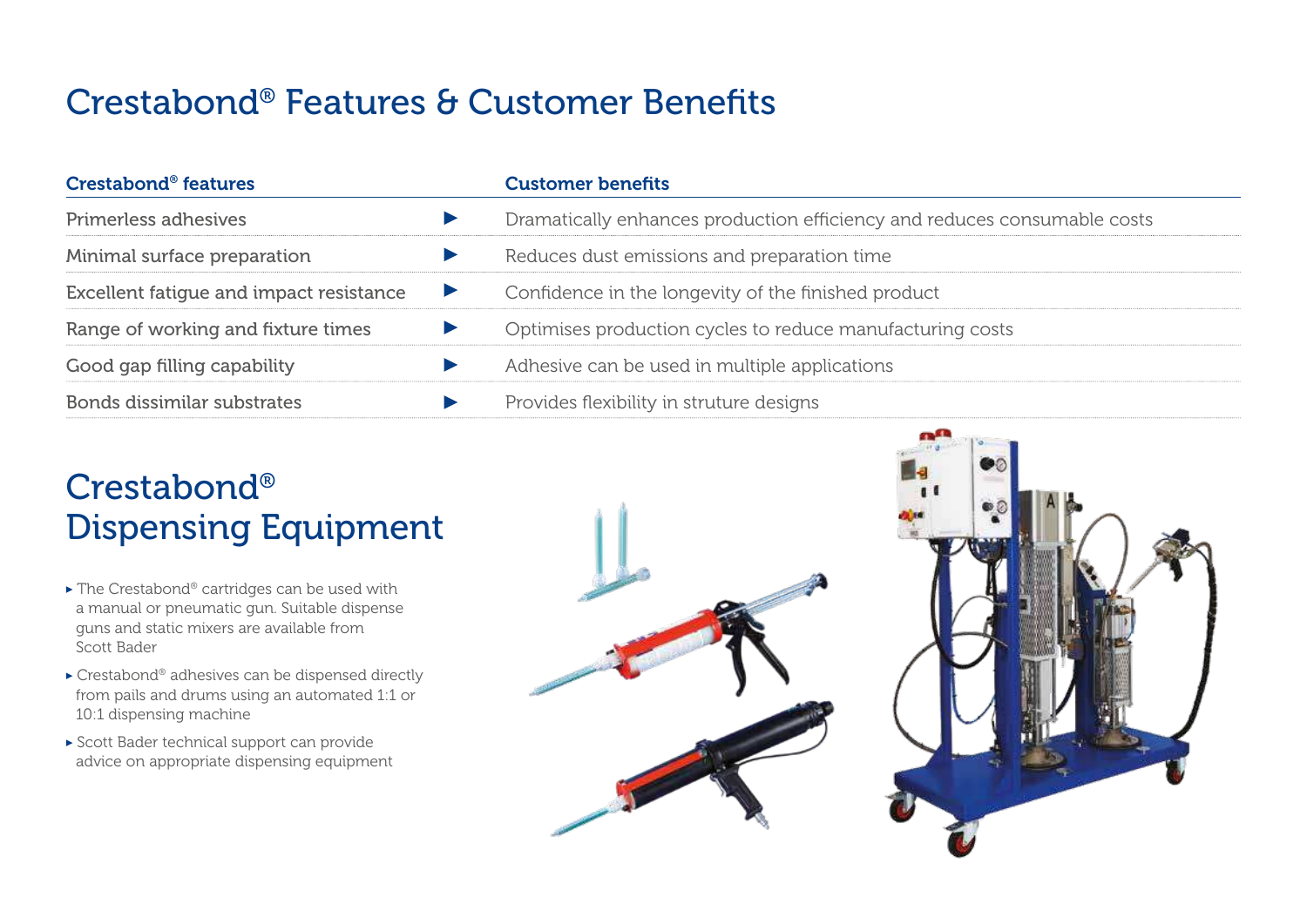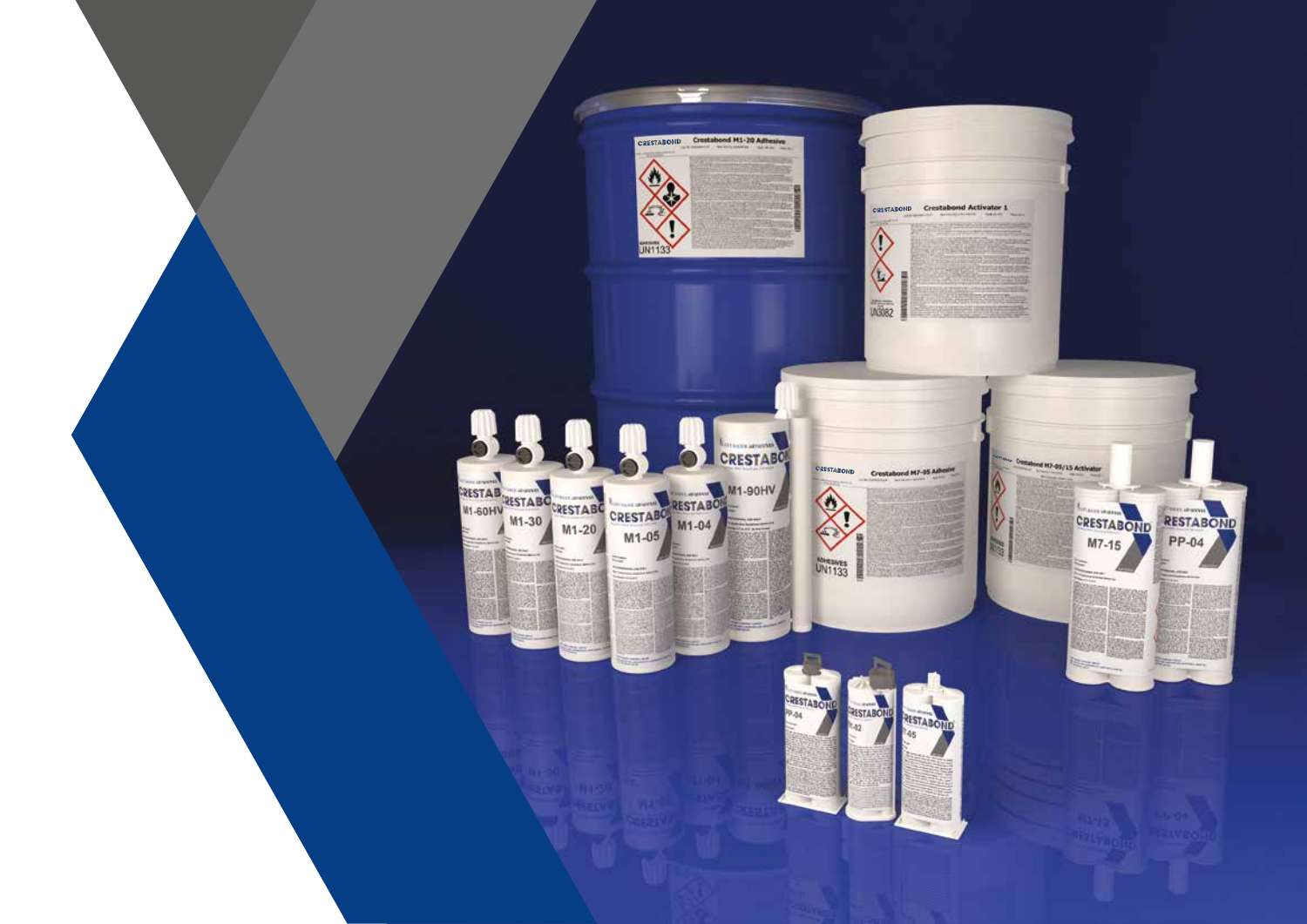## Adhesive Selection Guide

Crestabond<sup>®</sup> Description Description Colour Mix ratio Viscosity Working \*Fixture Time Tensile Tensile Elongation Gap Fill Product by volume (cP) Time (mins) (mins) Strength (MPa) Modulus (MPa) at break (%) (mm) M1-02 Universal Bonder Black 10:1 100,000 - 140,000 1 - 2 2 - 3 12 - 16 600 - 1000 80 - 100 1 - 15 M1-04 Universal Bonder Black 10:1 100,000 - 140,000 3 - 5 8 - 10 16 - 20 600 - 1000 80 - 100 1 - 15 M1-05 Universal Bonder Black 10:1 100,000 - 140,000 4 - 7 12 - 18 16 - 20 600 - 1000 80 - 100 1 - 15 M1-10 Universal Bonder Black 10:1 100,000 - 140,000 8 - 12 16 - 23 16 - 20 600 - 1000 80 - 100 1 - 15 M1-20 Universal Bonder Black 10:1 100,000 - 140,000 16 - 22 25 - 35 16 - 20 600 - 1000 80 - 100 1 - 25 M1-30 Universal Bonder Black 10:1 200,000 - 240,000 25 - 35 60 - 80 18 - 22 600 - 1000 100 - 130 1 - 50 M1-60HV Universal Bonder Green 10:1 340,000 - 380,000 50 - 70 150 - 180 22 - 26 1200 - 1600 50 - 70 1 - 50 M1-90HV Universal Bonder Green 10:1 340,000 - 380,000 80 - 100 210 - 240 22 - 26 1200 - 1600 50 - 70 1 - 50 M7-05 Universal Bonder Off White or Black 1:1 30,000 - 70,000 4 - 7 18 - 22 22 - 25 1200 - 1700 25 - 30 1 - 5 M7-15 Universal Bonder Off White or Black 1:1 30,000 - 70,000 10 - 20 30 - 45 22 - 25 1200 - 1700 25 - 30 1 - 5 PP-04 Low surface energy Off White 1:1 70,000 - 140,000 3 - 5 165 - 180 12 - 17 800 - 1200 2 - 5 0.5 - 5 Bonder

Selection of the appropriate product is essential for long-term adhesion and durability.

Based on laboratory results \*Time taken at 23oC to achieve 1.4MPA strength in lap-shire tests according to BS ISO 4587

## Pack sizes

| <b>Cartridges</b>                                                             | <b>Bulk</b>                                                       |
|-------------------------------------------------------------------------------|-------------------------------------------------------------------|
| M1 (10:1) range<br>50ml side-by-side<br>400ml coaxial<br>▶ 825ml side-by-side | $\triangleright$ 20 Litre/ 18kg pails<br>▶ 200 Litre/ 180kg drums |
| M7 and PP (1:1) Range<br>• 50ml side-by-side<br>▶ 400ml side-by-side          |                                                                   |

## $\triangleright$  Step 1 Choose the adhesive with optimal working and fixture times

## How to order bulk packed materials

| <b>Product</b>     | <b>Adhesive</b>                        | <b>Activator</b>   |
|--------------------|----------------------------------------|--------------------|
| $M1-02$            | M1-02 Adhesive                         | <b>Activator 4</b> |
| $M1 - 04$          | M1-04/05 Adhesive                      | Activator 4        |
| M <sub>1</sub> -05 | M1-04/05 Adhesive                      | Activator 1 Black  |
| $M1-10$            | M <sub>1</sub> -10 Adhesive            | Activator 1 Black  |
| $M1 - 20$          | M <sub>1</sub> -20 Adhesive            | Activator 1 Black  |
| $M1 - 30$          | M1-30 Adhesive                         | Activator 1 Black  |
| $M1-60HV$          | M1-60HV Adhesive                       | Activator 2 Green. |
| $M1-90HV$          | M1-90HV Adhesive                       | Activator 2 Green  |
| M7-05              | M7-05 Adhesive or M7-05 Adhesive Black | M7-05 Activator    |
| M7-15              | M7-15 Adhesive or M7-15 Adhesive Black | M7-15 Activator    |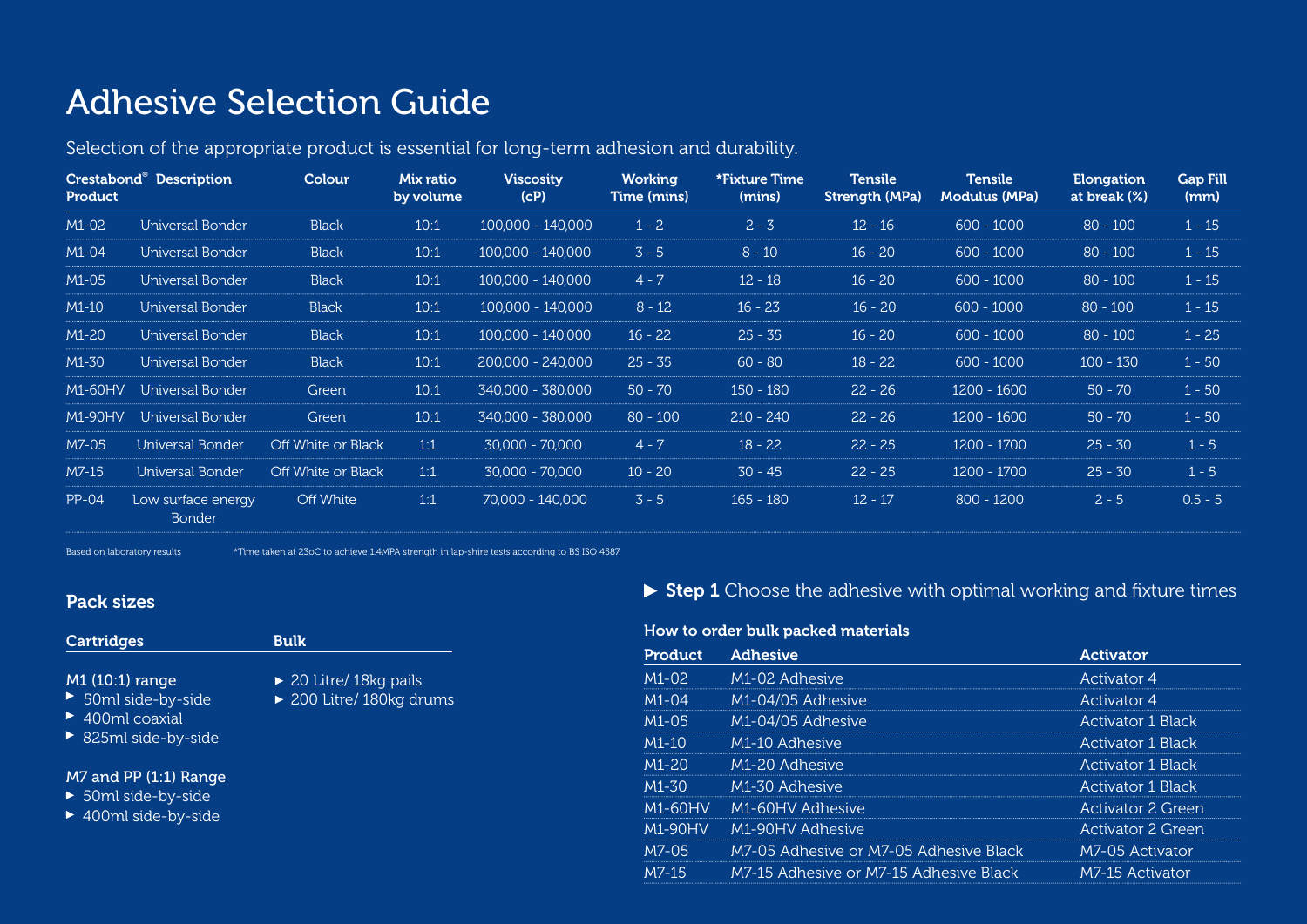| <b>Product</b> | <b>GRP</b>   | <b>Stainless Steel</b><br>$\checkmark$ | Aluminium | <b>Powder Coated Steel</b> | <b>Cold Rolled Steel</b> | Galvanised | <b>ABS</b> | Acrylic<br>$\checkmark$ | Polycarbonate | <b>PVC</b> | PP/PE & TPO |
|----------------|--------------|----------------------------------------|-----------|----------------------------|--------------------------|------------|------------|-------------------------|---------------|------------|-------------|
| $M1-02$        | $\checkmark$ |                                        |           |                            |                          |            |            |                         |               |            |             |
| $M1-04$        | $\checkmark$ |                                        |           |                            |                          |            |            |                         |               |            |             |
| M1-05          | $\checkmark$ |                                        |           |                            |                          |            |            |                         |               |            |             |
| $M1-10$        | $\checkmark$ |                                        |           |                            |                          |            |            |                         |               |            |             |
| $M1-20$        | $\checkmark$ |                                        |           |                            |                          |            |            |                         |               |            |             |
| M1-30          | $\checkmark$ |                                        |           |                            |                          |            |            |                         |               |            |             |
| M1-60HV        | $\checkmark$ |                                        |           |                            |                          |            |            |                         |               |            |             |
| M1-90HV        | $\checkmark$ |                                        |           |                            |                          |            |            |                         |               |            |             |
| M7-05          | $\checkmark$ |                                        |           |                            |                          |            |            |                         |               |            |             |
| M7-15          | $\checkmark$ |                                        |           |                            |                          |            |            |                         |               |            |             |
| <b>PP-04</b>   |              |                                        |           |                            |                          |            |            |                         |               |            |             |

## Step 2 Check the adhesive bonds the required substrates:

- ▶ Composites
- $ightharpoonup$  Metals
- $\blacktriangleright$  Plastics
- $\blacktriangleright$  Galvanised

Step 3 Arrange a demonstration or trial by contacting your local Scott Bader representative or email enquiries@scottbader.com